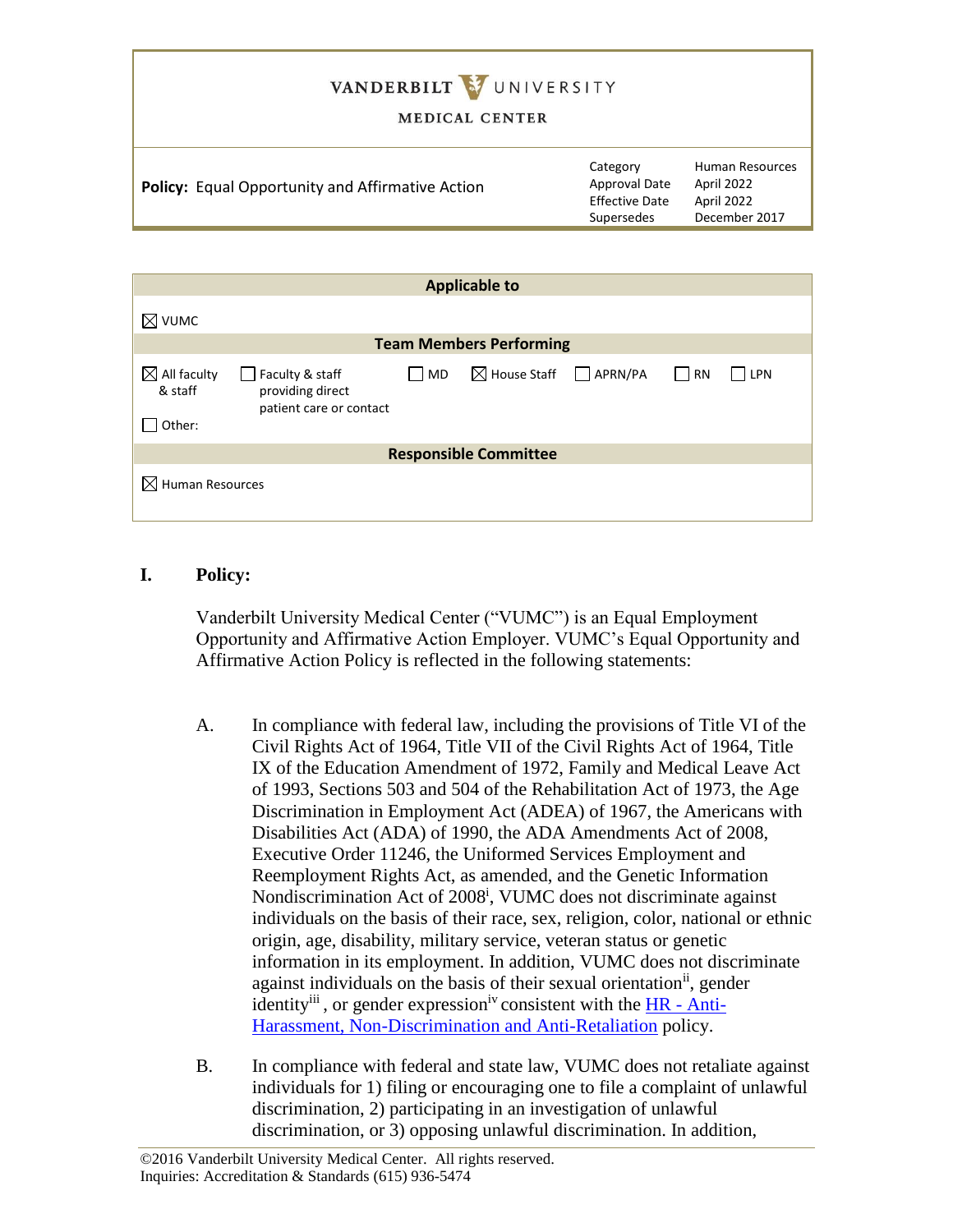VANDERBILT VUNIVERSITY MEDICAL CENTER

> VUMC does not retaliate against individuals for filing or encouraging one to file a complaint of discrimination or reporting of illegal activity, participating in an investigation, or opposing discrimination based on grounds not necessarily protected by federal or state law, but protected by the VUMC policy HR - [Anti-Harassment, Non-Discrimination and Anti-](https://vanderbilt.policytech.com/docview/?docid=30163)[Retaliation.](https://vanderbilt.policytech.com/docview/?docid=30163). "Retaliation" includes any adverse employment action against an individual for filing or encouraging one to file a complaint of discrimination or reporting of illegal activity, participating in an investigation, or opposing discrimination.

- C. VUMC officials base employment decisions on the principles of equal employment opportunity consistent with the intent to achieve the goals outlined in VUMC's affirmative action programs.
- D. VUMC officials take affirmative action so that promotion decisions are in accordance with principles of equal employment opportunity as outlined in the VUMC's Affirmative Action Plan by imposing only valid requirements for promotional opportunities.
- E. VUMC officials takes steps so that all personnel actions such as compensation, benefits, transfers, layoffs, return from layoffs, VUMCsponsored training, education, tuition assistance and employment programs are administered without regard to individuals on the basis of their race, sex, religion, color, national or ethnic origin, age, disability, military service, veteran status, sexual orientation, gender identity, or gender expression.

## **II. Procedure:**

- A. Responsibilities
	- 1. Each manager and leader must be aware of their individual responsibility to ensure adherence to the VUMC's Equal Opportunity and Affirmative Action Policy.
	- 2. VUMC Human Resources is charged with the overall responsibility of monitoring compliance with VUMC's Equal Opportunity and Affirmative Action Policy and for coordinating and implementing provisions of VUMC's affirmative action programs. Every manager and leader are expected to adhere to and support this policy.
- B. Guidelines

Each VUMC hiring manager has an important role in the employment process that includes remaining up-to-date regarding policies, procedures,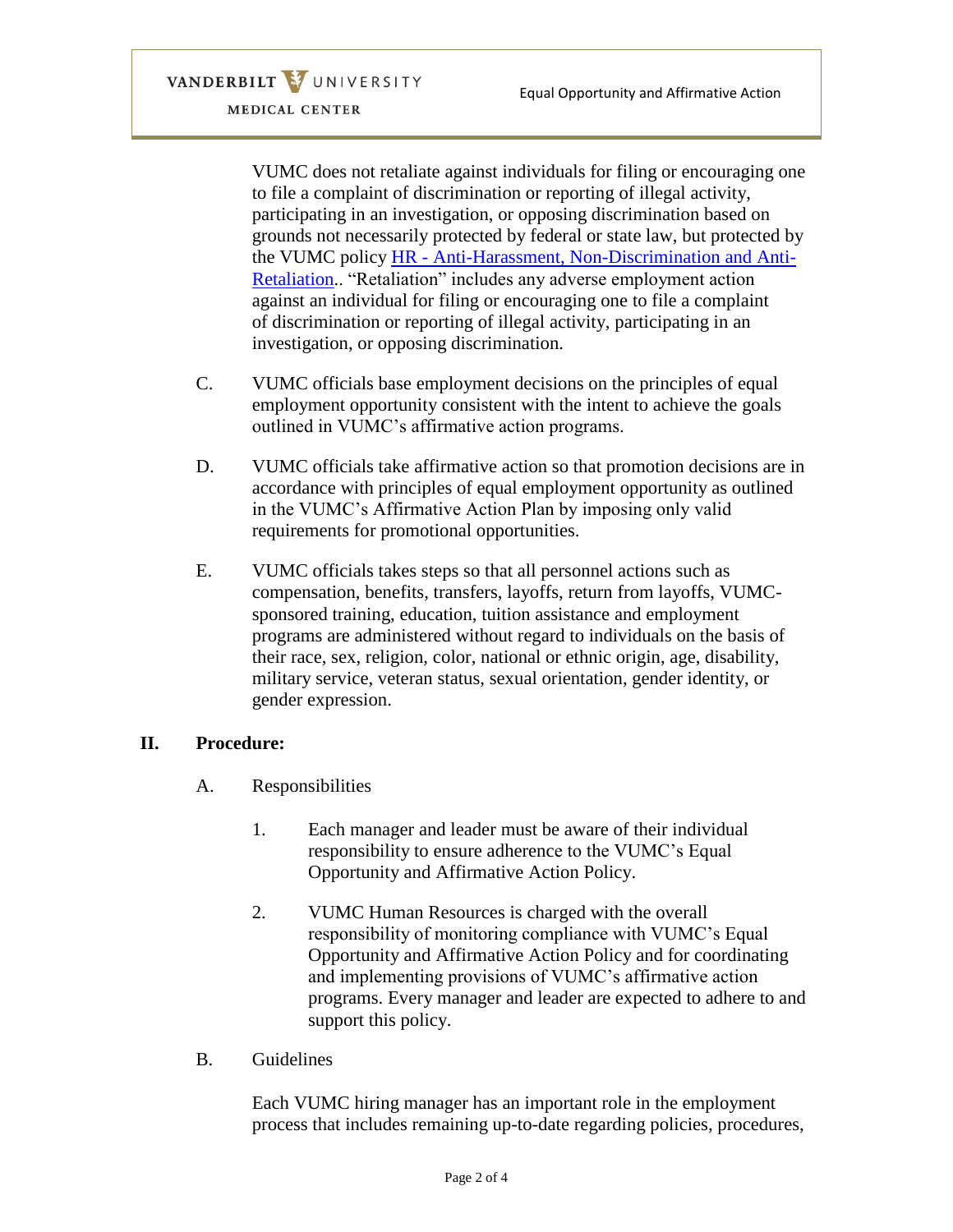and affirmative action commitments. Records pertaining to employment decisions are complete and accurate in accordance with record-keeping guidelines.

VANDERBILT VUNIVERSITY MEDICAL CENTER

> 1. Recruitment: As specified in the Affirmative Action Plan, Talent Acquisition includes the phrase "Equal Opportunity Affirmative Action Employer" in all printed employment advertisements. All regular staff positions are listed with HR Talent Acquisition prior to the formal initiation of recruitment efforts. Media and organizational sources specializing in recruitment and referral of women, minorities, veterans, and individuals with disabilities are provided copies of vacancy announcements as determined practicable and useful by VUMC.

> > Talent Acquisition informs all recruiting sources of VUMC's affirmative action commitment to recruit and refer minorities, women, veterans, and individuals with disabilities to positions listed.

- 2. Hiring: Staff vacancies are listed and available internally for 5 days before a hiring offer can be made. Decisions to hire individuals are based on specified job-related criteria. To fulfill this obligation, the hiring manager solicits only information which directly relates to an applicant's ability to perform the tasks of the position sought. For more detail, refer to the HR - [Recruitment,](https://vanderbilt.policytech.com/docview/?docid=29964)  [Hiring, and Onboarding](https://vanderbilt.policytech.com/docview/?docid=29964) Policy.
- 3. Compensation: Managers in consultation with Human Resources make compensation decisions regarding staff on the basis of established pay procedures. Variations in pay may be justified if based on education, experience, merit, or other legitimate documented factors. When a pay-for-performance system is utilized, to the extent possible, performance criteria relate to objective standards and measurements, and is uniformly applied.
- 4. Promotions and Transfers: Human Resources Talent Acquisition assists with promotions and transfers. The Affirmative Action Plan also provides information on promotions and transfers. The Affirmative Action Plan is revised annually. Copies of the Affirmative Action Plan are available at VUMC Human Resources. Employee Relations.
- 5. Discharge: Termination decisions are based upon objective criteria. Performance deficiencies and other disciplinary action are administered according to established VUMC policies. See [HR -](https://vanderbilt.policytech.com/docview/?docid=12126)